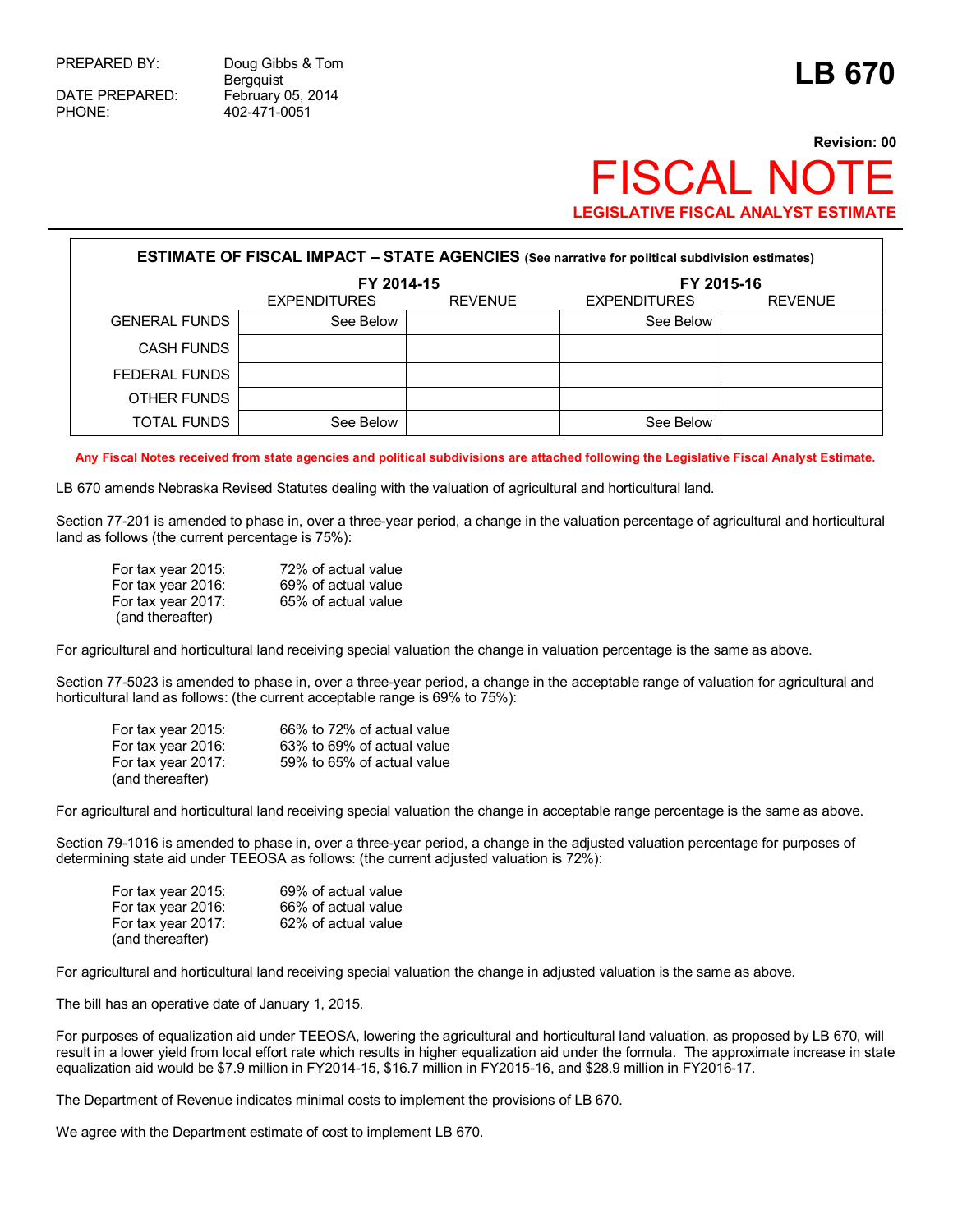## LB 670 FISCAL NOTE DAS ANALYST COMMENTS

r

|                                                                                                                                                               | ADMINISTRATIVE SERVICES-STATE BUDGET DIVISION: REVIEW OF AGENCY & POLT. SUB. RESPONSES                                                                                                                                                                                                                                                                                                                                                                                                                                                                                                                                                                                                                                                                                                                                                                                                                                                                                                                                                                                                                                                                                                                                                                                                                               |                                                              |                |                                           |                  |                                                                                                                                                                                        |  |  |
|---------------------------------------------------------------------------------------------------------------------------------------------------------------|----------------------------------------------------------------------------------------------------------------------------------------------------------------------------------------------------------------------------------------------------------------------------------------------------------------------------------------------------------------------------------------------------------------------------------------------------------------------------------------------------------------------------------------------------------------------------------------------------------------------------------------------------------------------------------------------------------------------------------------------------------------------------------------------------------------------------------------------------------------------------------------------------------------------------------------------------------------------------------------------------------------------------------------------------------------------------------------------------------------------------------------------------------------------------------------------------------------------------------------------------------------------------------------------------------------------|--------------------------------------------------------------|----------------|-------------------------------------------|------------------|----------------------------------------------------------------------------------------------------------------------------------------------------------------------------------------|--|--|
| LB: 670                                                                                                                                                       | AM:                                                                                                                                                                                                                                                                                                                                                                                                                                                                                                                                                                                                                                                                                                                                                                                                                                                                                                                                                                                                                                                                                                                                                                                                                                                                                                                  |                                                              |                | AGENCY/POLT. SUB: Department of Education |                  |                                                                                                                                                                                        |  |  |
|                                                                                                                                                               | REVIEWED BY: Lyn Heaton and Matt Eash                                                                                                                                                                                                                                                                                                                                                                                                                                                                                                                                                                                                                                                                                                                                                                                                                                                                                                                                                                                                                                                                                                                                                                                                                                                                                |                                                              |                | DATE: 2/6/2014                            |                  | PHONE: 402.471.4181                                                                                                                                                                    |  |  |
|                                                                                                                                                               |                                                                                                                                                                                                                                                                                                                                                                                                                                                                                                                                                                                                                                                                                                                                                                                                                                                                                                                                                                                                                                                                                                                                                                                                                                                                                                                      | incrementally reduce this percentage over three years to 65. |                |                                           |                  | COMMENTS: Currently, agricultural and horticultural land is artificially valued at 75% of actual value for the purposes of property taxation. Beginning in tax year 2015, LB 670 would |  |  |
|                                                                                                                                                               | Note: It is not possible to predict confidently actual valuation growth over the next three years, so this analysis reflects only the fiscal impact of the tiered reductions if they<br>were applied to the most recent 2013 property valuations. For purposes of this illustration, it is assumed that taxing authorities would not increase levy rates to compensate<br>for the tiered reductions in valuation.<br>The following table depicts the approximate statewide aggregate reduction of property tax revenues to school districts based on the 2013 Certificate of Taxes Levied Reports:                                                                                                                                                                                                                                                                                                                                                                                                                                                                                                                                                                                                                                                                                                                   |                                                              |                |                                           |                  |                                                                                                                                                                                        |  |  |
|                                                                                                                                                               | <b>Assessed Valuation</b><br><b>Total Agricultural</b><br><b>Cumulative Reduction</b><br>Rate<br>Assessed Valuation*<br><b>Property Taxes</b>                                                                                                                                                                                                                                                                                                                                                                                                                                                                                                                                                                                                                                                                                                                                                                                                                                                                                                                                                                                                                                                                                                                                                                        |                                                              |                |                                           |                  |                                                                                                                                                                                        |  |  |
|                                                                                                                                                               |                                                                                                                                                                                                                                                                                                                                                                                                                                                                                                                                                                                                                                                                                                                                                                                                                                                                                                                                                                                                                                                                                                                                                                                                                                                                                                                      | <b>Base Year</b>                                             | 75%            | \$60.6 billion                            |                  |                                                                                                                                                                                        |  |  |
|                                                                                                                                                               |                                                                                                                                                                                                                                                                                                                                                                                                                                                                                                                                                                                                                                                                                                                                                                                                                                                                                                                                                                                                                                                                                                                                                                                                                                                                                                                      | Year 1                                                       | 72%            | 58.2 billion                              | \$(23.3 million) |                                                                                                                                                                                        |  |  |
|                                                                                                                                                               |                                                                                                                                                                                                                                                                                                                                                                                                                                                                                                                                                                                                                                                                                                                                                                                                                                                                                                                                                                                                                                                                                                                                                                                                                                                                                                                      | Year 2                                                       | 69%            | 55.7 billion                              | (46.6 million)   |                                                                                                                                                                                        |  |  |
|                                                                                                                                                               |                                                                                                                                                                                                                                                                                                                                                                                                                                                                                                                                                                                                                                                                                                                                                                                                                                                                                                                                                                                                                                                                                                                                                                                                                                                                                                                      | Year 3                                                       | 65%            | 52.5 billion                              | $(77.6$ million) |                                                                                                                                                                                        |  |  |
|                                                                                                                                                               | * In order to compare relative fiscal impact of the tiered rate reductions, assessed agricultural land<br>valuation is assumed to remain unchanged for the 4-year period.<br>LB 670 also makes corresponding tiered reductions to the calculation of the "state aid value" of agricultural and horticultural land—which refers to what is known as "adjusted valuation"-<br>for purposes of calculating school district resources in the TEEOSA State Aid formula. The current percentage is 72% for agricultural and horticultural land. Over three years, this rate<br>would be reduced to 62%. A decrease in adjusted valuation would generally result in a reduction in TEEOSA Formula Resources likely generating some level, but not necessarily an<br>equivalent amount, of increase in the amount of General Funds needed for TEEOSA Equalization Aid.<br>It is not possible to predict confidently the annual change to total TEEOSA State Aid beyond FY 2014-15, so this analysis reflects only the fiscal impact of the tiered reductions if they were<br>applied to the current law estimate of FY 2014-15 TEEOSA Aid.<br>The following table depicts the approximate statewide aggregate increase to TEEOSA General Fund Equalization Aid as a result of LB 670's reductions to school adjusted values: |                                                              |                |                                           |                  |                                                                                                                                                                                        |  |  |
| <b>Cumulative Increase</b><br>Adjusted<br><b>Total Agricultural School</b><br><b>TEEOSA Aid (General</b><br><b>Valuation Rate</b><br>Adjusted Value*<br>Fund) |                                                                                                                                                                                                                                                                                                                                                                                                                                                                                                                                                                                                                                                                                                                                                                                                                                                                                                                                                                                                                                                                                                                                                                                                                                                                                                                      |                                                              |                |                                           |                  |                                                                                                                                                                                        |  |  |
|                                                                                                                                                               | <b>Base Year</b>                                                                                                                                                                                                                                                                                                                                                                                                                                                                                                                                                                                                                                                                                                                                                                                                                                                                                                                                                                                                                                                                                                                                                                                                                                                                                                     | 72%                                                          | \$60.5 billion |                                           |                  |                                                                                                                                                                                        |  |  |
|                                                                                                                                                               | Year 1                                                                                                                                                                                                                                                                                                                                                                                                                                                                                                                                                                                                                                                                                                                                                                                                                                                                                                                                                                                                                                                                                                                                                                                                                                                                                                               | 69%                                                          | 57.9 billion   | \$8.2 million                             |                  |                                                                                                                                                                                        |  |  |
|                                                                                                                                                               | Year 2                                                                                                                                                                                                                                                                                                                                                                                                                                                                                                                                                                                                                                                                                                                                                                                                                                                                                                                                                                                                                                                                                                                                                                                                                                                                                                               | 66%                                                          | 55.4 billion   | 17.2 million                              |                  |                                                                                                                                                                                        |  |  |
|                                                                                                                                                               | Year 3                                                                                                                                                                                                                                                                                                                                                                                                                                                                                                                                                                                                                                                                                                                                                                                                                                                                                                                                                                                                                                                                                                                                                                                                                                                                                                               | 62%                                                          | 52.1 billion   | 30.1 million                              |                  |                                                                                                                                                                                        |  |  |
|                                                                                                                                                               | * In order to compare relative fiscal impact of the tiered rate reductions, adjusted valuations are based<br>on a base actual value that is assumed to remain unchanged for the 4-year period.                                                                                                                                                                                                                                                                                                                                                                                                                                                                                                                                                                                                                                                                                                                                                                                                                                                                                                                                                                                                                                                                                                                       |                                                              |                |                                           |                  |                                                                                                                                                                                        |  |  |

| ADMINISTRATIVE SERVICES-STATE BUDGET DIVISION: REVIEW OF AGENCY & POLT. SUB. RESPONSES |     |                                         |  |  |  |  |
|----------------------------------------------------------------------------------------|-----|-----------------------------------------|--|--|--|--|
| LB: 670                                                                                | AM: | AGENCY/POLT. SUB: Department of Revenue |  |  |  |  |
| DATE: 2/6/2014<br>REVIEWED BY: Lyn Heaton<br>PHONE: 402.471.4181                       |     |                                         |  |  |  |  |
| COMMENTS: The Department of Revenue's analysis appears reasonable.                     |     |                                         |  |  |  |  |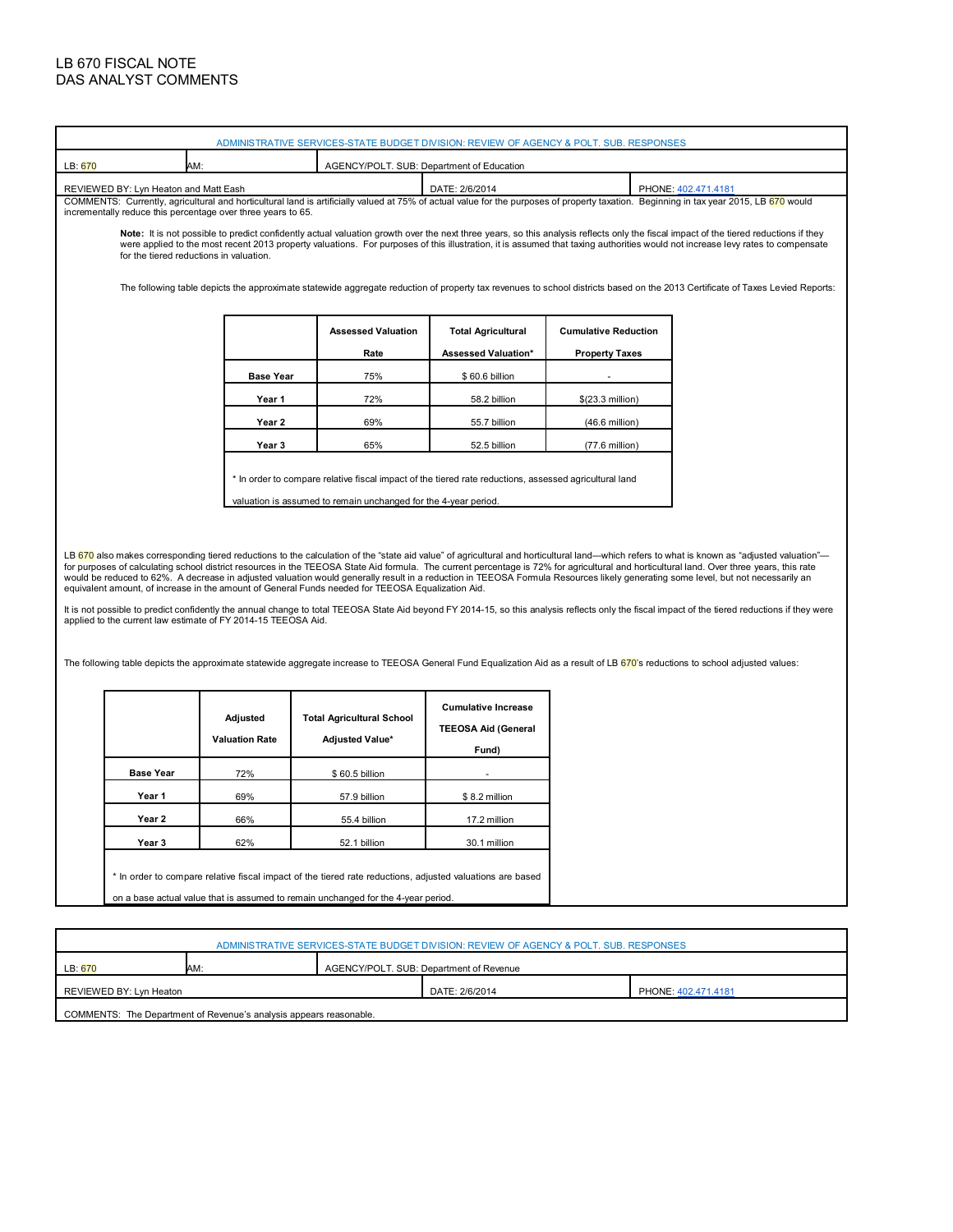**Please complete ALL (5) blanks in the first three lines. 2014**

| LB <sup>(1)</sup><br>670 |                                                                   |                |                                                |            | <b>FISCAL NOTE</b> |
|--------------------------|-------------------------------------------------------------------|----------------|------------------------------------------------|------------|--------------------|
|                          | State Agency OR Political Subdivision Name: (2)                   |                | NDE/School Finance & Organization Services     |            |                    |
| Prepared by: (3)         | Wilson/Inbody                                                     |                | Date Prepared: (4) January 13, 2014 Phone: (5) |            | 1-3323             |
|                          | <b>ESTIMATE PROVIDED BY STATE AGENCY OR POLITICAL SUBDIVISION</b> |                |                                                |            |                    |
|                          | FY 2014-15                                                        |                |                                                | FY 2015-16 |                    |
|                          | <b>EXPENDITURES</b>                                               | <b>REVENUE</b> | <b>EXPENDITURES</b>                            |            | <b>REVENUE</b>     |
| <b>GENERAL FUNDS</b>     |                                                                   |                |                                                |            |                    |
| <b>CASH FUNDS</b>        |                                                                   |                |                                                |            |                    |
| <b>FEDERAL FUNDS</b>     |                                                                   |                |                                                |            |                    |
| <b>OTHER FUNDS</b>       |                                                                   |                |                                                |            |                    |
| <b>TOTAL FUNDS</b>       |                                                                   |                |                                                |            |                    |

**Explanation of Estimate:** This bill will not affect the 2014/15 calculation of State Aid. This bill will reduce the amount of local resources calculated for districts with agricultural or horticultural land. As a result of reduced local resources TEEOSA aid will increase for certification of State Aid after the 2014/15 school year. The amount of the increase in future years cannot be determined at this time.

\_\_\_\_\_\_\_\_\_\_\_\_\_\_\_\_\_\_\_\_\_\_\_\_\_\_\_\_\_\_\_\_\_\_\_\_\_\_\_\_\_\_\_\_\_\_\_\_\_\_\_\_\_\_\_\_\_\_\_\_\_\_\_\_\_\_\_\_\_\_\_\_\_\_\_\_\_\_\_\_\_\_\_\_\_\_\_\_\_\_\_\_\_\_\_\_\_\_\_\_\_\_ \_\_\_

| <b>BREAKDOWN BY MAJOR OBJECTS OF EXPENDITURE</b> |                            |           |                     |                     |  |  |  |  |
|--------------------------------------------------|----------------------------|-----------|---------------------|---------------------|--|--|--|--|
| <b>Personal Services:</b>                        |                            |           |                     |                     |  |  |  |  |
|                                                  | <b>NUMBER OF POSITIONS</b> |           | $2014 - 15$         | $2015 - 16$         |  |  |  |  |
| <b>POSITION TITLE</b>                            | $14 - 15$                  | $15 - 16$ | <b>EXPENDITURES</b> | <b>EXPENDITURES</b> |  |  |  |  |
|                                                  |                            |           |                     |                     |  |  |  |  |
|                                                  |                            |           |                     |                     |  |  |  |  |
|                                                  |                            |           |                     |                     |  |  |  |  |
|                                                  |                            |           |                     |                     |  |  |  |  |
|                                                  |                            |           |                     |                     |  |  |  |  |
|                                                  |                            |           |                     |                     |  |  |  |  |
|                                                  |                            |           |                     |                     |  |  |  |  |
|                                                  |                            |           |                     |                     |  |  |  |  |
|                                                  |                            |           |                     |                     |  |  |  |  |
|                                                  |                            |           |                     |                     |  |  |  |  |
|                                                  |                            |           |                     |                     |  |  |  |  |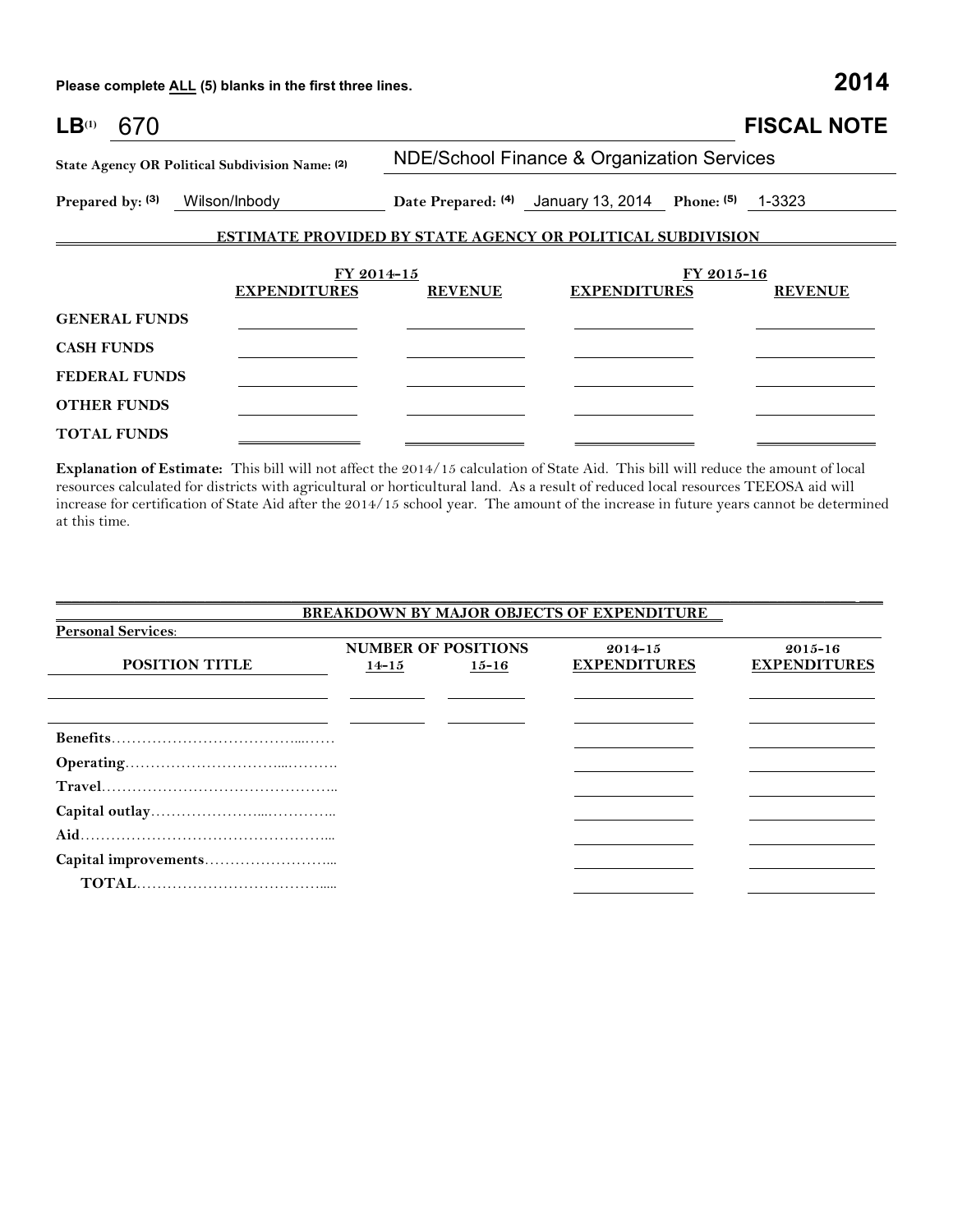## **LB 670 Fiscal Note 2014**

| State Agency Estimate                        |              |                |              |         |                 |           |  |
|----------------------------------------------|--------------|----------------|--------------|---------|-----------------|-----------|--|
| State Agency Name: Department of Revenue     |              |                |              |         | Date Due LFA:   | 1/15/2014 |  |
| Approved by: Kim Conroy                      |              | Date Prepared: | 1/13/2014    |         | Phone: 471-5896 |           |  |
| FY 2015-2016<br>FY 2016-2017<br>FY 2014-2015 |              |                |              |         |                 |           |  |
|                                              | Expenditures | Revenue        | Expenditures | Revenue | Expenditures    | Revenue   |  |
| General Funds                                |              | \$0            |              | \$0     |                 | \$0       |  |
| Cash Funds                                   |              |                |              |         |                 |           |  |
| Federal Funds                                |              |                |              |         |                 |           |  |
| Other Funds                                  |              |                |              |         |                 |           |  |
| <b>Total Funds</b>                           |              | \$0            |              | \$0     |                 | \$ 0      |  |
|                                              |              |                |              |         |                 |           |  |

**State Agency Estimate**

LB 670 adjusts agricultural and horticultural land valuation to 65% of its actual value, instead of the current 75% of its actual value. This reduction in agricultural and horticultural land would be phased in over a threeyear period: 72% of its actual value in 2015; 69% of its actual value in 2016; and 65% of its actual value in 2017 and years thereafter.

The acceptable range for agricultural and horticultural land, for the purpose of statewide equalization, would be: 66% to 72% of actual value in 2015; 63% to 69% of actual value in 2016; and 59% to 65% of actual value in 2017 and years thereafter

For purposes of state aid, agricultural and horticultural land would be valued at 69% of actual value for 2015, 66% of actual value for 2016, and 62% of actual value for 2017 and years thereafter.

It is estimated that this bill will have no impact on General Fund revenue.

It is estimated that there will be minimal costs to the Department to implement this bill.

| <b>Major Objects of Expenditure</b> |                             |                |                |                       |                                  |                                |                                |  |
|-------------------------------------|-----------------------------|----------------|----------------|-----------------------|----------------------------------|--------------------------------|--------------------------------|--|
| <b>Class Code</b>                   | <b>Classification Title</b> | $14-15$<br>FTE | $15-16$<br>FTE | $16-17$<br><b>FTE</b> | $14 - 15$<br><b>Expenditures</b> | $15-16$<br><b>Expenditures</b> | $16-17$<br><b>Expenditures</b> |  |
|                                     |                             |                |                |                       |                                  |                                |                                |  |
|                                     |                             |                |                |                       |                                  |                                |                                |  |
|                                     |                             |                |                |                       |                                  |                                |                                |  |
|                                     |                             |                |                |                       |                                  |                                |                                |  |
| Benefits.                           |                             |                |                |                       |                                  |                                |                                |  |
|                                     |                             |                |                |                       |                                  |                                |                                |  |
|                                     |                             |                |                |                       |                                  |                                |                                |  |
|                                     |                             |                |                |                       |                                  |                                |                                |  |
| Aid.                                |                             |                |                |                       |                                  |                                |                                |  |
|                                     |                             |                |                |                       |                                  |                                |                                |  |
|                                     |                             |                |                |                       |                                  |                                |                                |  |